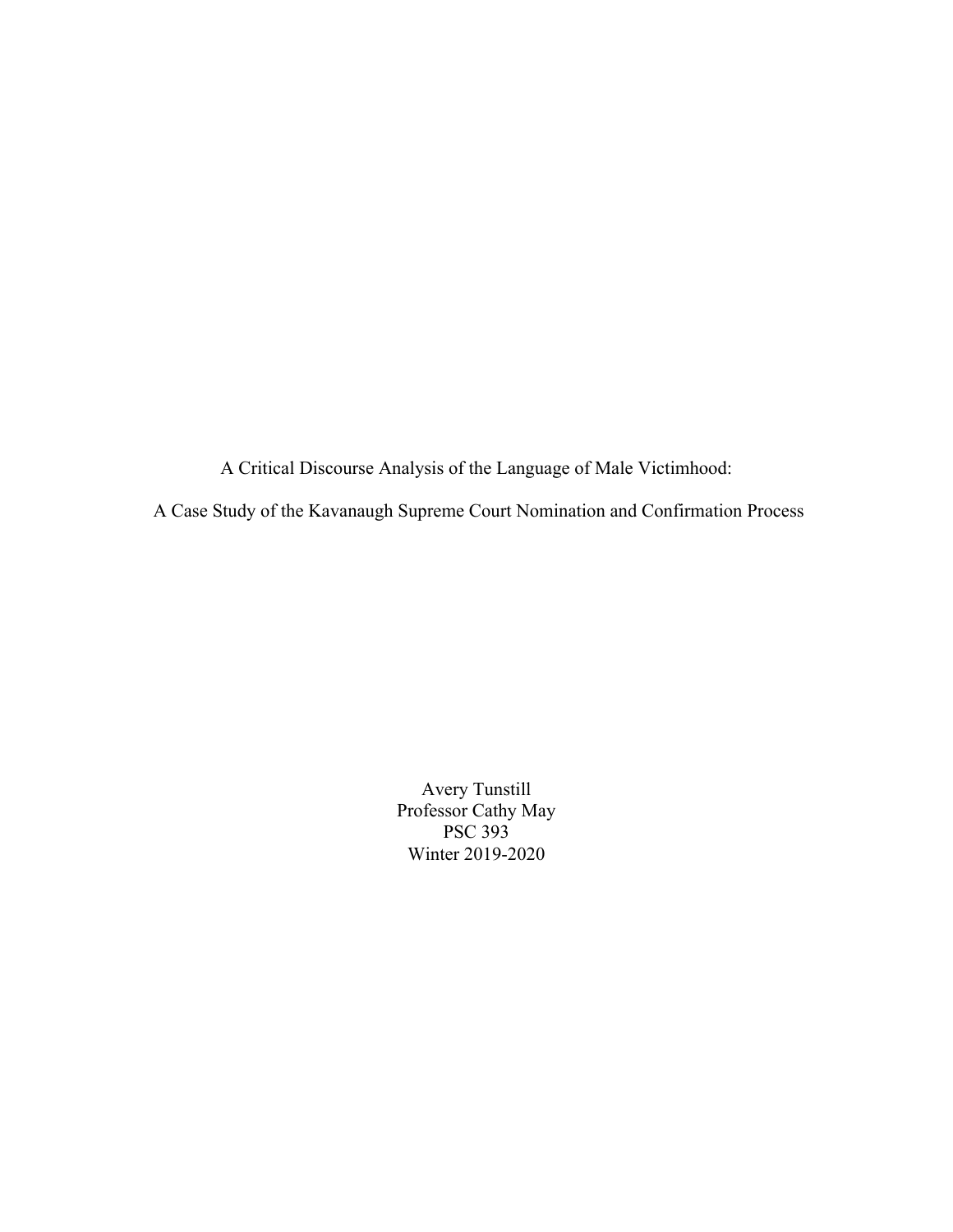# **Introduction**

Upon the retirement of Justice Kennedy, Judge Kavanaugh from the 4<sup>th</sup> Circuit Court of Appeals was nominated by President Trump for the ninth seat on the Supreme Court bench. Confirmation hearings in the Senate were scheduled to begin September 4, 2018. Issues surrounding documents from Kavanaugh's time with the Bush Administration<sup>1</sup>, past legal decisions<sup>2</sup>, and his association with known sexual-harasser Judge Kozinski<sup>3</sup> were discussed in the first three days of testimony. On September 12, *The Intercept* reported that Senator Feinstein possessed a letter of a woman accusing Judge Kavanaugh of sexual assault but refused to reveal the letter to the other members of the Senate Judiciary Committee. <sup>4</sup> The *Washington Post* ran a story on September 16 revealing the identity of the accuser, Dr. Christine Blasey Ford. Thus began two weeks of investigations, commentary by all members of the political field, and political maneuvering. The language of President Trump, Judge Kavanaugh, and other prominent and powerful conservatives utilized victim-ideology to elicit sympathy for Kavanaugh in order to uphold hegemonic power structures and ensure Kavanaugh's confirmation to the Supreme Court.

#### **Background**

Employing critical discourse analysis demonstrates how language supports dominant power structures. According to Salah Mohamed, "critical discourse analysis is influenced by the works of Marx and Foucault and founded on the concept that discourse is critical in upholding or providing legitimacy for inequality, injustice and oppression within a given community or

<sup>&</sup>lt;sup>1</sup> Charlie Savage, "Leaked Kavanaugh Documents Discuss Abortion and Affirmative Action," New York Times, September 6, 2018.

 $<sup>2</sup>$  Ibid.</sup>

<sup>&</sup>lt;sup>3</sup> Stephanie Kirchgaessner, "Kavanaugh Clerk Hire Casts Light on Link to Judge Forced to Quit in #MeToo Era," The Guardian, October 1, 2018.

<sup>4</sup> Sophie Tatum, "Brett Kavanaugh's Nomination: A Timeline," CNN, October 2019.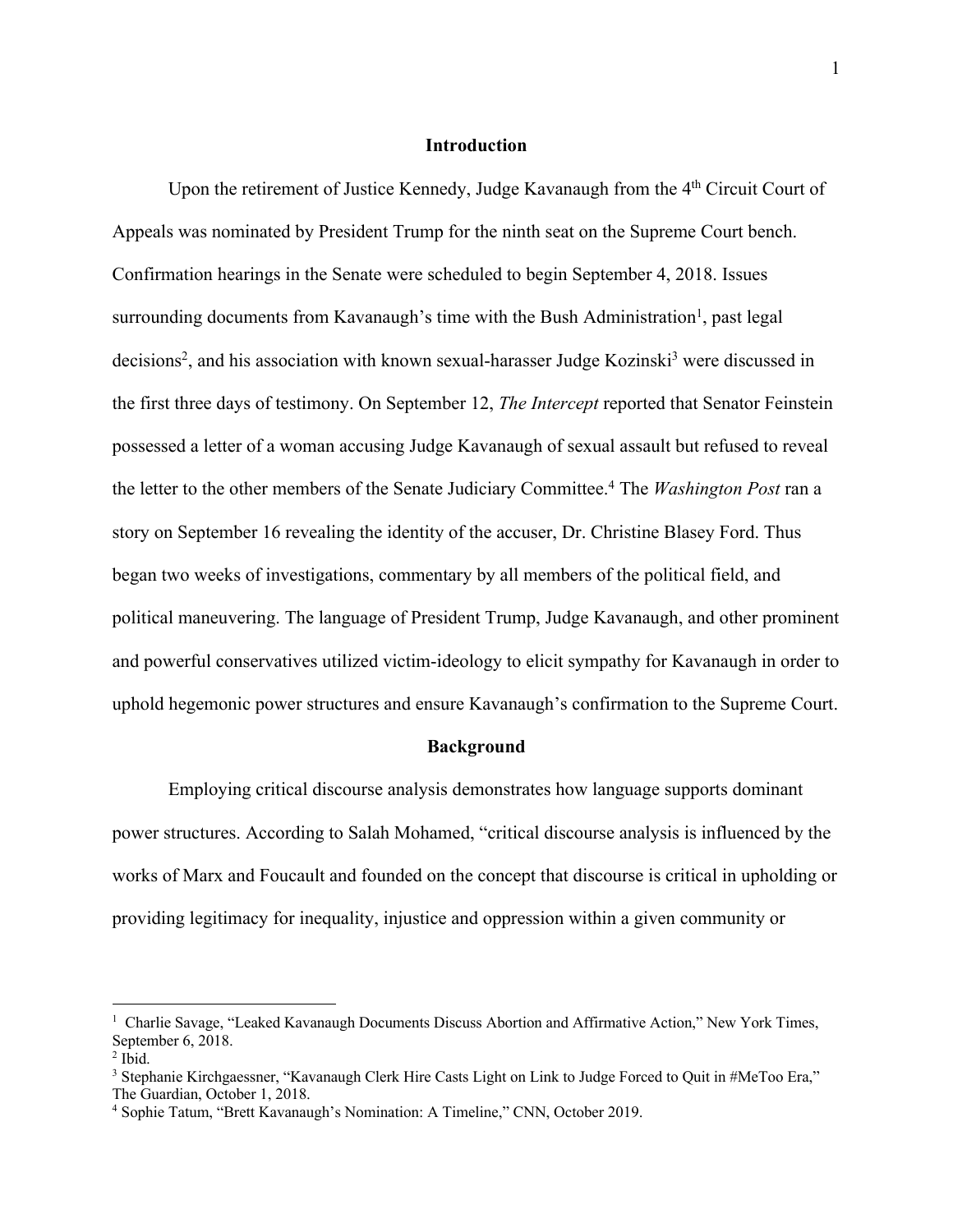society."<sup>5</sup> Similar to Mohamed, this paper seeks to look at hegemonic power through a critical lens.

The language that Kavanaugh and his supporters utilized is reminiscent of 'false-victim ideology,' a term journalist Aaron Freedman coined in 2019. <sup>6</sup> This ideology, Aaron states, emerges as "the feeling that once-marginalized groups — women, immigrants, people of color — are now replacing white men at the top of the social hierarchy.<sup>"7</sup> This ideology is commonly used by white men who feel their high position in society is at risk of being taken by the "other", whether it be women, people of color, or other identifiable groups.<sup>8</sup> However, there is no significant academic research into the concept of "false-victim" ideology. The scholarship of Dr. Bar-Tal and his team of researchers at Tel-Aviv University explores the ideology behind both groups and individuals who perceive themselves as victims. According to Bar-Tal: "It suggests that individuals define themselves as a victim if they believe that: (1) they were harmed; (2) they were not responsible for the occurrence of the harmful act; (3) they could not prevent the harm; (4) they are morally right and suffering from injustice done to them; and (5) they deserve sympathy."<sup>9</sup> Those who perceive themselves incorrectly as victims often do so to elicit sympathy.<sup>10</sup> Analyzing the language of those who self-identify as victims is useful in order to understand how the users uphold dominant power structures.

The power structure androcentrism is evident and pervasive in modern American society. In the case of the Kavanaugh hearings, questions about sexual violence emerged with

<sup>5</sup> Salah Mohamed, "Sexual Harassment Gender, Power, Ideology and Time: A Case Study of the Hill-Thomas and

 $6$  Aaron Freedman, "Opinion: False Victimhood Is Driving Young White Men to Murder," BuzzFeed News, BuzzFeed, April 5, 2019.

<sup>7</sup> Ibid.

<sup>8</sup> Ibid.

<sup>9</sup> Bar-Tal, 232 as sourced in C.J. Sykes, "A Nation of Victims: The Decay of the American Character", St. Martin's Press: New York, 1992.

 $10$  Ibid.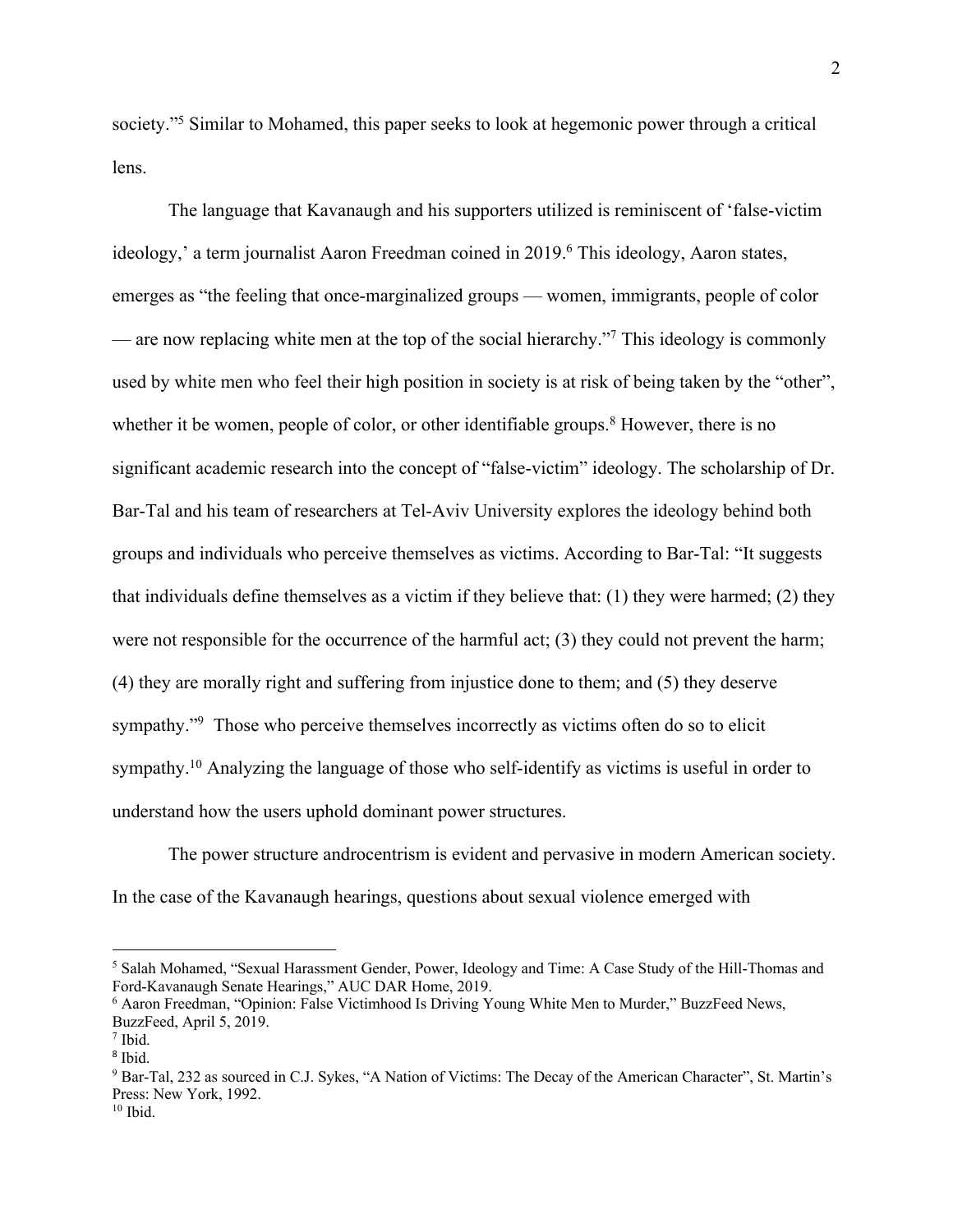accusations of assault from Dr. Blasey-Ford. In feminist discourse, sexual violence is seen as resulting from imbalances in power among the sexes which allows men to take advantage of women. Critical discourse analysis allows us to view language as a mechanism that upholds power structures, such as androcentrism or racism. In the case of this paper, critical discourse analysis is employed as a method to understand how the language used by Kavanaugh and his supporters upholds dominant power structures of androcentrism.

#### **Literature Review**

The term "false victimhood" originated from a BuzzFeed News Article by journalist Aaron Freeman in which he uses the term to talk about a reaction by some to social movements countering hegemonic cultural values.<sup>11</sup> This term is also used to describe Trump, Kavanaugh, and other conservative figures in media with articles by journalist Drew Margry at GQ.<sup>12</sup> Academic work on the prominence of victim-playing and victim-making ideology in Canada and the United States has also been conducted by Dr. Gordon at the University of Ottawa.<sup>13</sup> Psychological studies on "victim-playing," a phenomenon when the aggressor refutes accusations by acting if they are the true victim, have existed for decades. However, the application of this ideology to politics by academics has become more common in the Trump era, especially in the field of political psychology. Studies and articles by Dr. Stephanie Sarkis, a renowned Ph.D. in psychology,<sup>14</sup> and researchers, including Bar-Tal and his team at Tel-Aviv University, have conducted work on the psychological hallmarks of victim ideology in politics.<sup>15</sup>

<sup>&</sup>lt;sup>11</sup> Freedman, "Opinion: False Victimhood"

<sup>&</sup>lt;sup>12</sup> Drew Magary. "Brett Kavanaugh and the Arbiters of Victimhood," GQ, Conde Nast, September 21, 2018.

<sup>&</sup>lt;sup>13</sup> Kelly Gordon, "Mobilizing Victimhood: Blaming and Claiming the Victim in Conservative Discourse in Canada," PhD diss., University of Ottawa, 2018

<sup>&</sup>lt;sup>14</sup> Stephanie Sarkis, "Gaslighters: Aggressors Playing the Victim," Forbes, April 27, 2019,

<sup>&</sup>lt;sup>15</sup> Daniel Bar-Tal et al., "A Sense of Self-Perceived Collective Victimhood in Intractable Conflicts"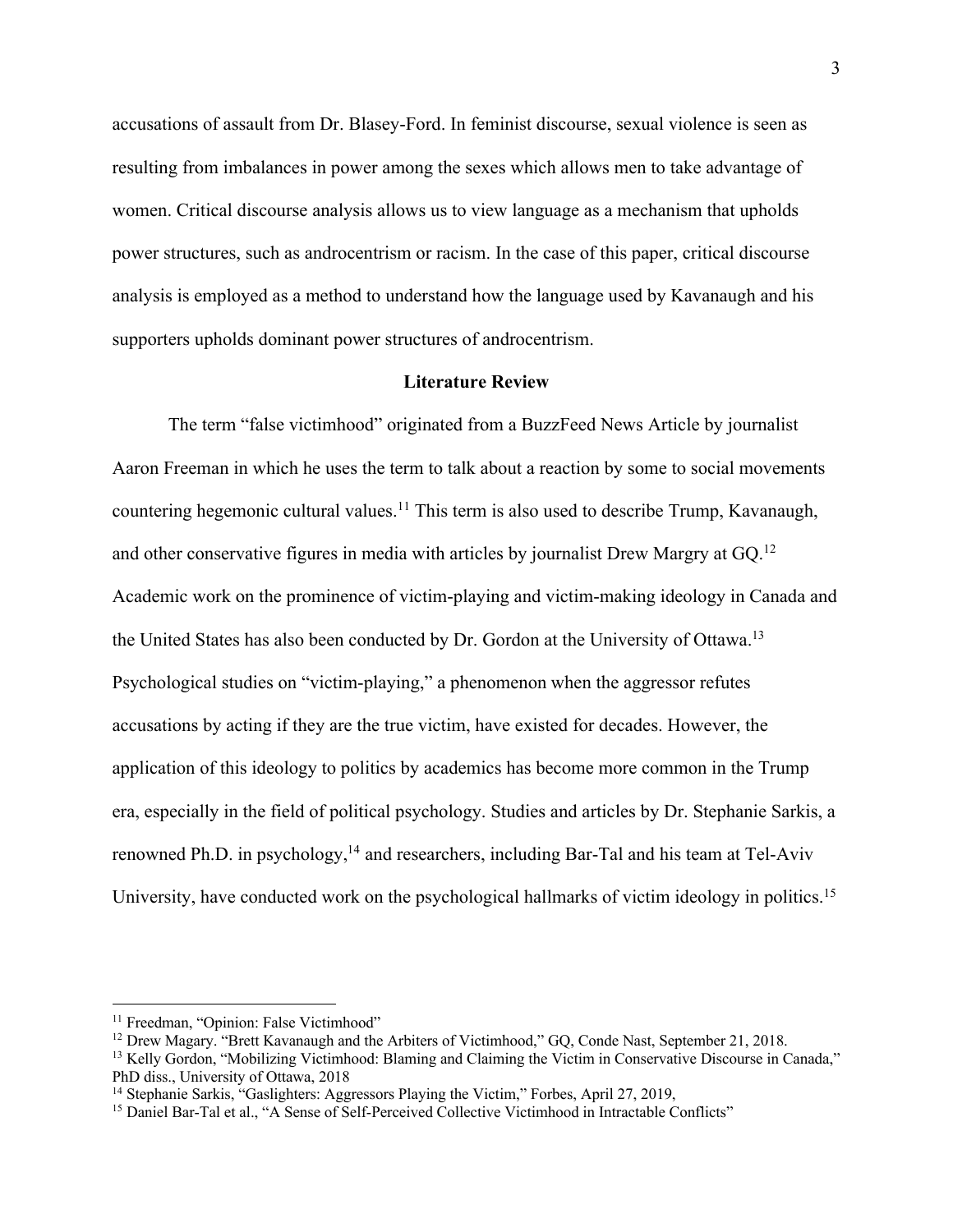The field of linguistics has also seen research on relevant topics. Mohamed conducted research on the language of the Kavanagh and Thomas nomination hearings, arguing that the language of the two judges during the two hearings was similar because of the use of logical fallacies and literary topos.<sup>16</sup> Other linguistic studies, such as one conducted by Dr. Magdalena Szczyrbak, reveals how the use of "Believing mental verbs (think, believe, understand) and common communication verbs (say, tell, talk)"<sup>17</sup> reveal the degree of certainty Ford and Kavanagh have in their accounts of the alleged assault.

Discourse analysis regarding the media coverage of the Kavanagh confirmation process was conducted by Holly Amos to reveal use of themes "Us vs Them, Mockery and Disbelief and Reclaiming of Power"<sup>18</sup> Other comparisons, such as one conducted by Jasmine Tirronen, also employ a discourse analysis of "Us versus Them" themes on CNN as compared to Fox News regarding the Kavanaugh nomination.<sup>19</sup> A similar comparison between Fox and CNN, by Miriam Hinternesch, analyzes the Kavanagh nomination using a codebook in order to exemplify the differences in framing and the overall quality of the two networks.<sup>20</sup> Work by Dr. Madison Pollino in the field of communication studies reveals how the language surrounding the Kavanagh nominations exemplified the media's hegemonic narrative of gender that acts to codify and legitimize those in dominant positions.<sup>21</sup>

<sup>&</sup>lt;sup>16</sup> Mohamed, "Sexual Harassment Gender, Power, Ideology and Time".

<sup>&</sup>lt;sup>17</sup> Magdalena Szczyrbak, "Epistemic Stance in the Kavanaugh Confirmation Hearing: Focus on Mental and Communication Verbs." Discourse and Interaction 12, no. 2 (Dec. 2019): 72.

<sup>&</sup>lt;sup>18</sup> Holly Amos, "How in which is the Brett Kavanaugh Rape Case Discussed and Reported Throughout the Media: A Critical Discourse Analysis." Bachelor's Thesis, Manchester Metropolitan University, 2019, 2.

<sup>&</sup>lt;sup>19</sup> Jasmine Tirronen, "Wording, Semantic Fields and Othering Discourses in News Media," ARCADA, 2019.

<sup>&</sup>lt;sup>20</sup>Miriam Hinternesch, "Same News, Different Stories: Framing, Valence and Journalistic Quality in US News Reporting on the Brett Kavanaugh Allegations," Bachelors Thesis, University of Twente, 2019.

<sup>&</sup>lt;sup>21</sup> Madison Pollino, "(Mis)Representations of Sexual Violence: The Brett Kavanaugh and Christine Blasey Ford Testimonies," *Journal of Critical Studies in Media Communication* 37, no. 1 (2020): 71-84.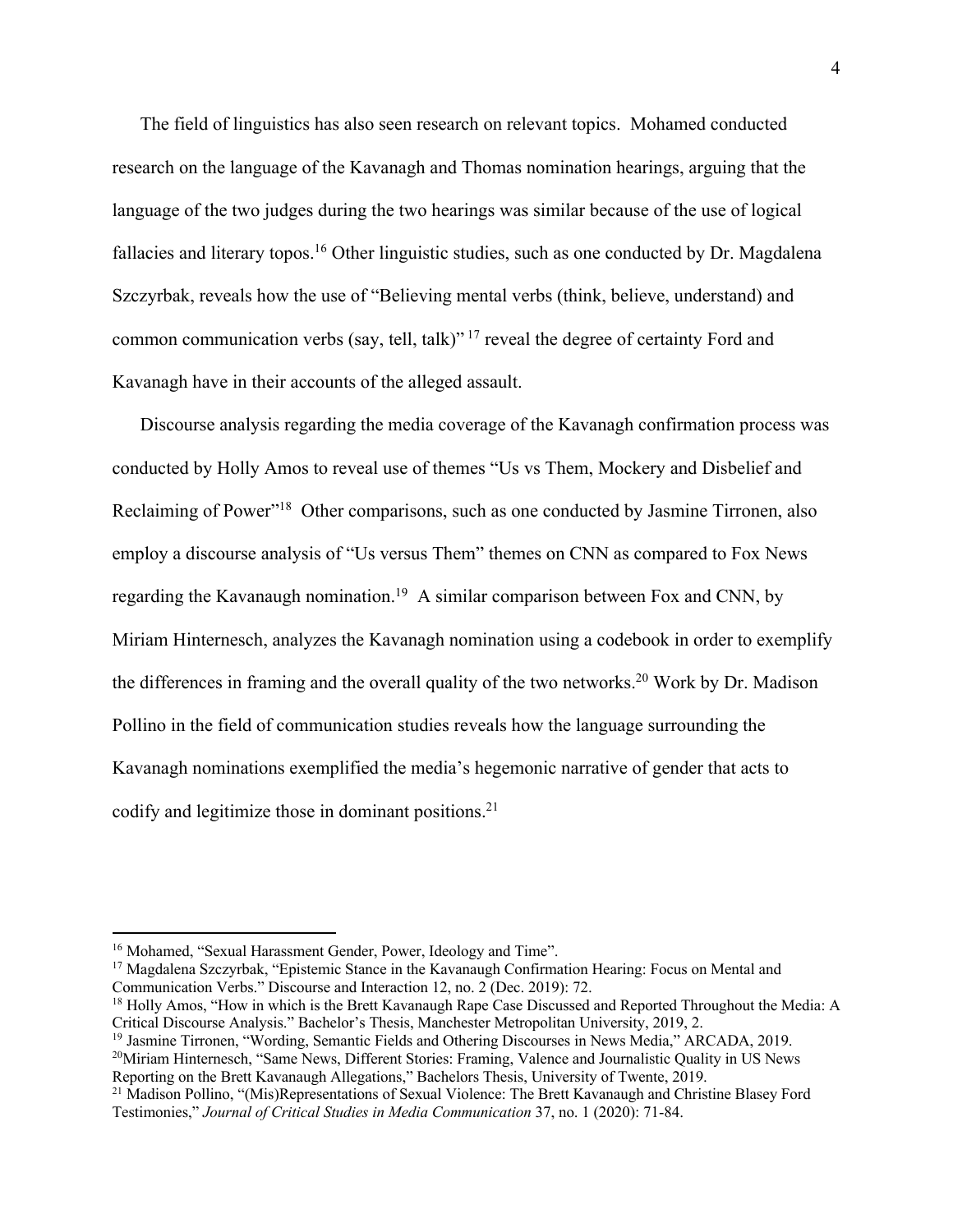Although work on the psychology of victimhood and victim-playing in politics has been conducted, the use of that ideology in a discourse analysis is scarce. Although Amos' work touched on victim ideology in right-wing circles, there is no scholarship that looks exclusively and in-depth at the use of language of victim-playing psychology in the Kavanaugh Supreme Court nomination. This paper will not examine the entirety of the nomination hearings, but rather a portion of all the written or spoken words of those involved in the confirmation process. In this paper, the victim ideology exemplified by Judge Kavanaugh and his supporters will be shown to be a tool used to elicit sympathy to secure his confirmation. Furthermore, this paper will show how Kavanaugh and his supporters utilized such language in order to uphold hegemonic power structures of sexism and androcentrism.

#### **Methodology**

The primary sources examined are transcripts of the nomination hearing from Senator Graham, Judge Kavanagh, and Dr. Blasely-Ford, and videos of White House speeches, announcements, and press conferences made by President Trump. From these sources, the hallmarks of victimhood identity, as established by Bar-Tal, include:

- 1. A focus on perceived harms that were uncontrollable and caused by an identifiable person or group; 22
- 2. An emphasis on the harms being "undeserved and unjust"<sup>23</sup>
- 3. A view of the behavior of the perpetrator as immoral based upon the moral code of the self-identified victim;<sup>24</sup>
- 4. The victim is identified as one deserving of an apology or compensation from the victim and one who deserves sympathy from a wide audience.<sup>25</sup>

<sup>22</sup> Bar-Tal, 239

<sup>23</sup> Ibid

<sup>24</sup> Ibid

 $25$  Ibid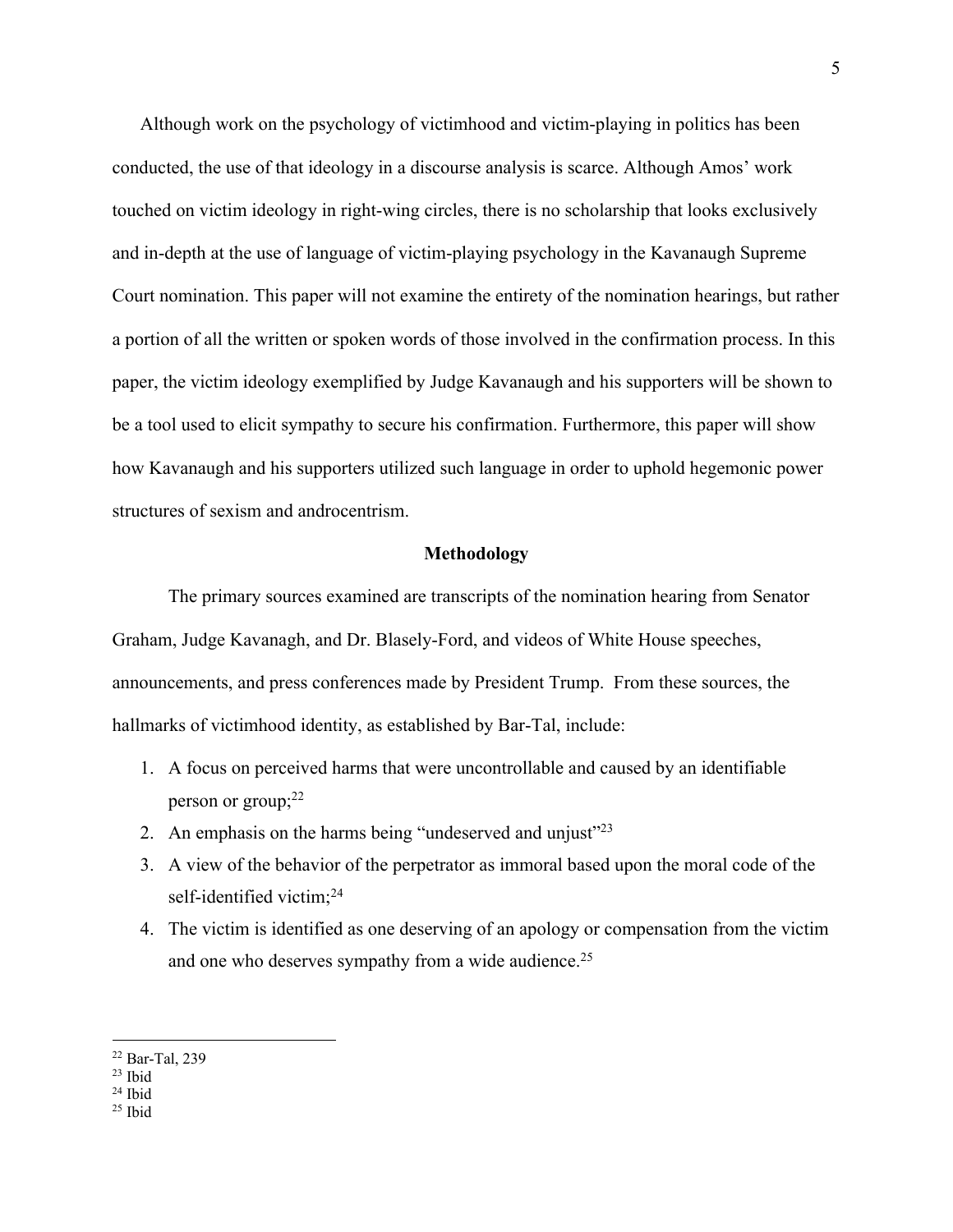5. A victim will show rage and will have a desire for self-pity.<sup>26</sup>

6. The victim will have concern over the action occurring to another.<sup>27</sup> Speeches and statements given by supporters of Kavanaugh will be examined utilizing the above-listed traits, which will convey that that supporters of Kavanaugh utilized victimhoodideology to elicit public sympathy for the purpose of securing the passage of his nomination to the Supreme Court.

# **Results**

# *Judge Kavanaugh*

Although the language of victimhood Kavanaugh used is less dramatic when compared to President Trump or Senator Graham, he also utilizes victimhood language in order to garner sympathy. His opening statement was one of the most significant and memorable moments of the confirmation process. In his opening statement for his Senate nomination hearing Kavanaugh emphasizes his opponents' immorality, focusing on the theme of rule of law. He focuses on casting his opponents and characterizing them as immoral, the theme of the rule of law, upholding his moral character, and on his losses. Kavanaugh casts his opponents as overly partisan, and thus immoral, stating:

"Since my nomination in July, there's been a frenzy on the left to come up with something, anything to block my confirmation. Shortly after I was nominated, the Democratic Senate leader said he would "oppose me with everything he's got." A Democratic senator on this committee publicly referred to me as evil."<sup>28</sup>

By characterizing Blasey-Ford's testimony as a plot by Democratic Senators, he discredits them and characterizes them as immoral. Through this characterization he begins to cast himself as a victim by defining the attacker. He continues with this theme later in his opening, stating:

<sup>26</sup> Ibid

 $27$  Ibid

<sup>28</sup> Ibid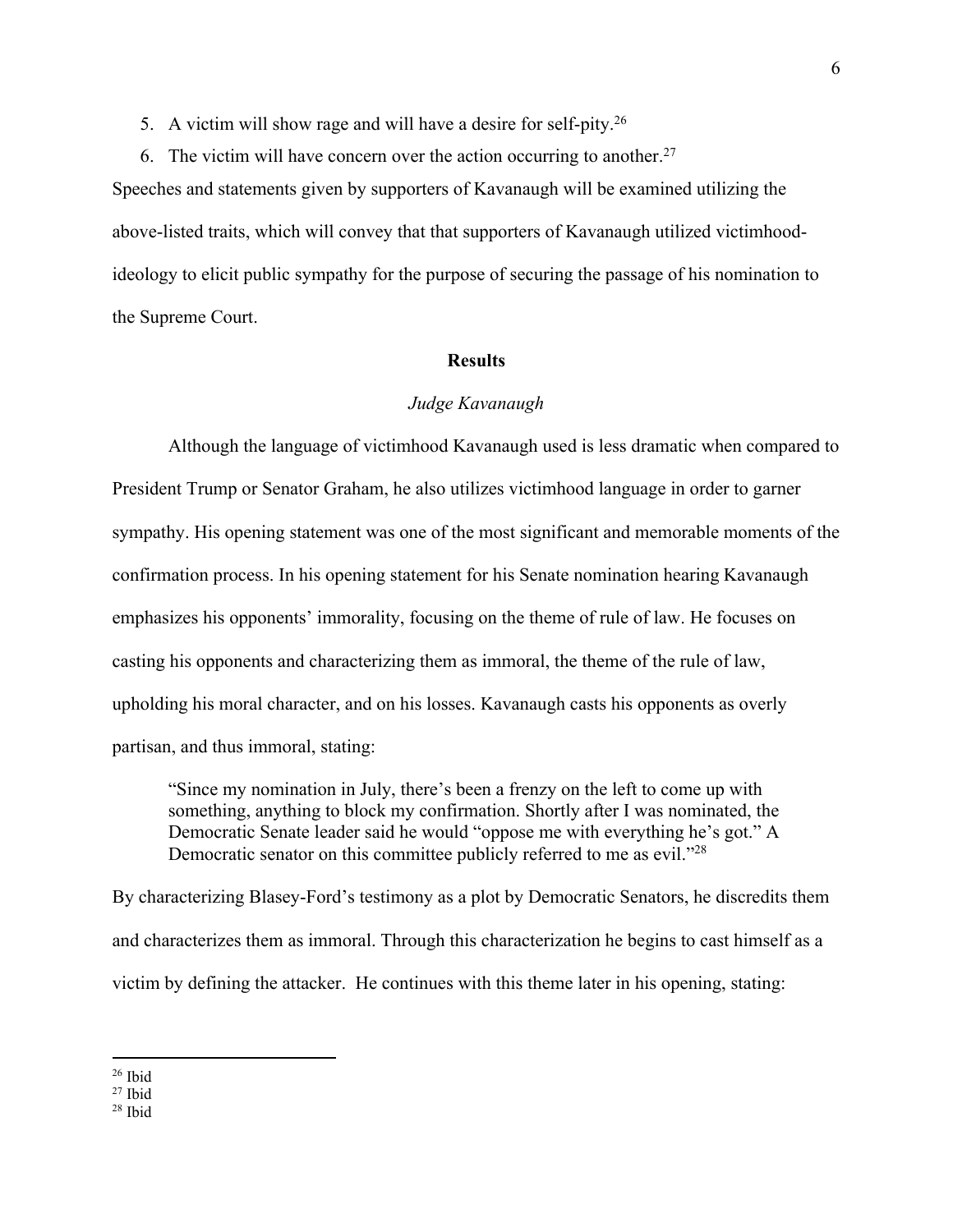"This whole two-week effort has been a calculated and orchestrated political hit, fueled with apparent pent-up anger about President Trump and the 2016 election, fear that has been unfairly stoked about my judicial record, revenge on behalf of the Clintons and millions of dollars in money from outside left-wing opposition groups"<sup>29</sup>

By falsely<sup>30</sup> alleging that Democrats brought forth Ford's testimony as a political plot by the Clinton family and left-wing interest groups, he continues to cast Democrats as his enemy, allowing him to emerge as a victim of Democrat's plotting. By focusing on Democrats rather than Ford, Kavanaugh makes this conflict one of larger power structures and interest groups rather than an interpersonal conflict between Kavanaugh and Ford. Kavanaugh and his supporters create a conflict of a large-scale proportion to allege a conspiracy to make Kavanaugh a victim on a large scale.

Kavanaugh in his opening statement also emphasizes attacks on his character as preposterous, allowing him to appear as the higher moral authority and as one deserving of an apology from his attacker and sympathy from a wider audience. Kavanaugh states, "Dr. Ford's allegation is radically inconsistent with my record and my character from my youth to the present day"31 and "Listen to the people that have known me my whole life. Listen to the people that I've grown up with and worked with and played with and coached with and dated and taught and gone to games with and had beers with."32 Through his casting of himself as someone of high moral character and who has possessed this high moral character for the entirety of his life, he characterizes Ford as a liar in contrast to himself as a moral person.

 $29$  Ibid

<sup>30</sup>Lisa Mascaro "Kavanaugh's 'Revenge' Theory Spotlights Past with Clintons," AP NEWS, Associated Press, October 3, 2018.

<sup>31</sup> Ibid

<sup>&</sup>lt;sup>32</sup> "Brett Kavanaugh's Opening Statement: Full." The New York Times, September 27, 2018,

https://www.nytimes.com/2018/09/26/us/politics/read-brett-kavanaughs-complete-opening-statement.html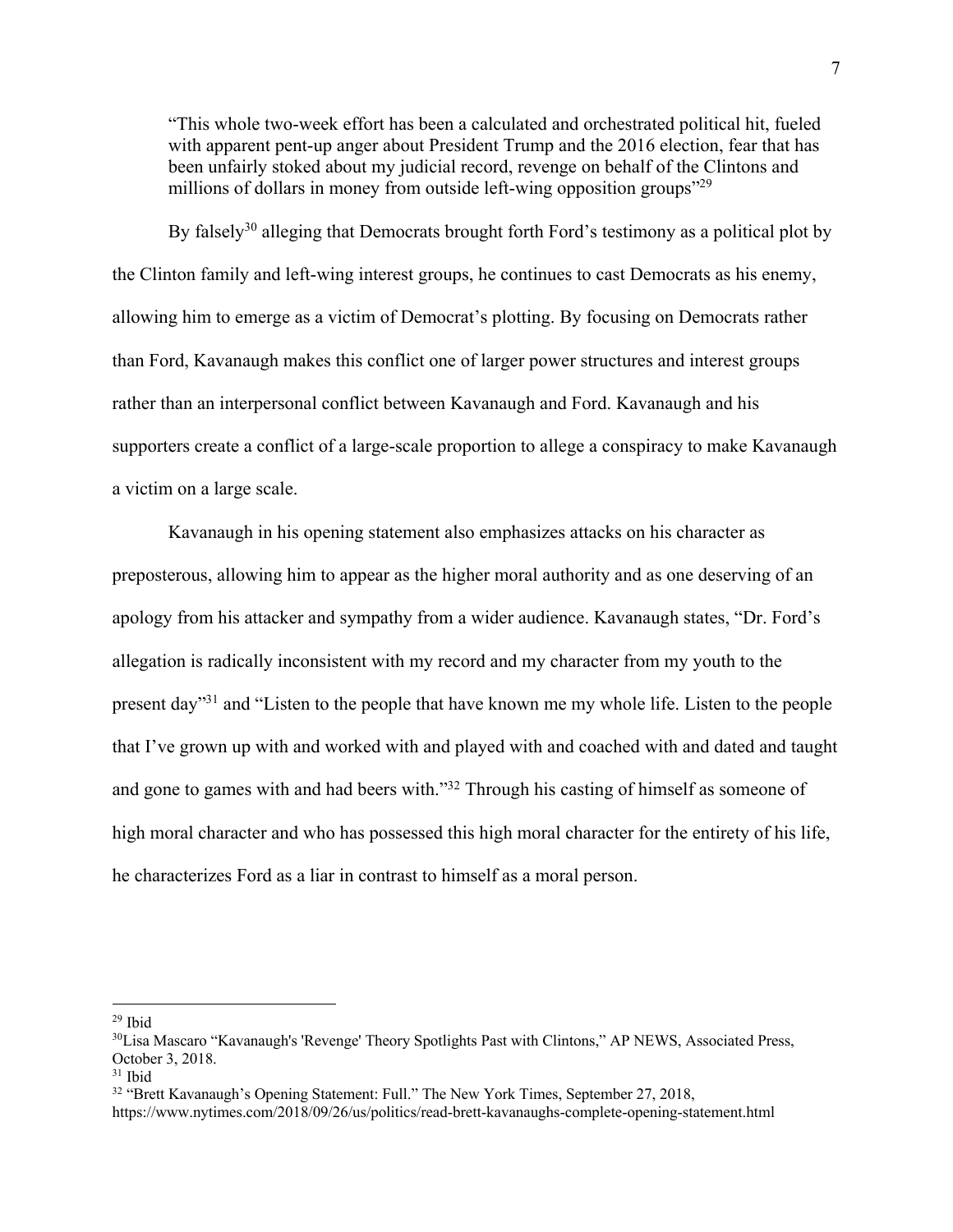Kavanaugh utilizes Judeo-Christian morality common among conservatives who were the largest supporters of his nomination. He states,

"I want to give you a full picture of who I was. I never had sexual intercourse or anything close to it during high school or for many years after that. In some crowds, I was probably a little outwardly shy about my inexperience. Tried to hide that. At the same time, I was also inwardly proud of it. […] that lack of major or rampant sexual activity in high school was a matter of faith and respect"33

By referencing his lack of sexual activity outside of marriage and during his youth, he appeals to a moral audience of Christians who value abstaining from sexual activity outside of marriage. He also appeals to a Christian and conservative audience by focusing on the effects of the accusations by Ford on Kavanaugh's family. He states: "Your coordinated and well-funded efforts to destroy my good name and destroy my family will not drag me out. The vile threats of violence against my family will not drive me out. You may defeat me in the final vote, but you'll never get me to quit. Never<sup>334</sup> Through Kavanaugh's use of language he casts himself as a protector and defender of his family against violence. This language characterizes the accuser as a physical threat and a violent immoral person and has the dual effect of casting Kavanaugh as moral and undeserving of such treatment. He encourages his audience to feel sympathy for him by emphasizing his and his family's losses and threats.

Kavanaugh also uses the dominant theme of law and order to explain and emphasize the perceived wrongdoings as unjust and to highlight Kavanaugh's concern over the wrongdoing occurring to another. Kavanaugh states, "But if the mere allegation, the mere assertion of an allegation, a refuted allegation from 36 years ago is enough to destroy a person's life and career, we will have abandoned the basic principles of fairness and due process that define our legal

<sup>33</sup> Ibid

<sup>34</sup> Ibid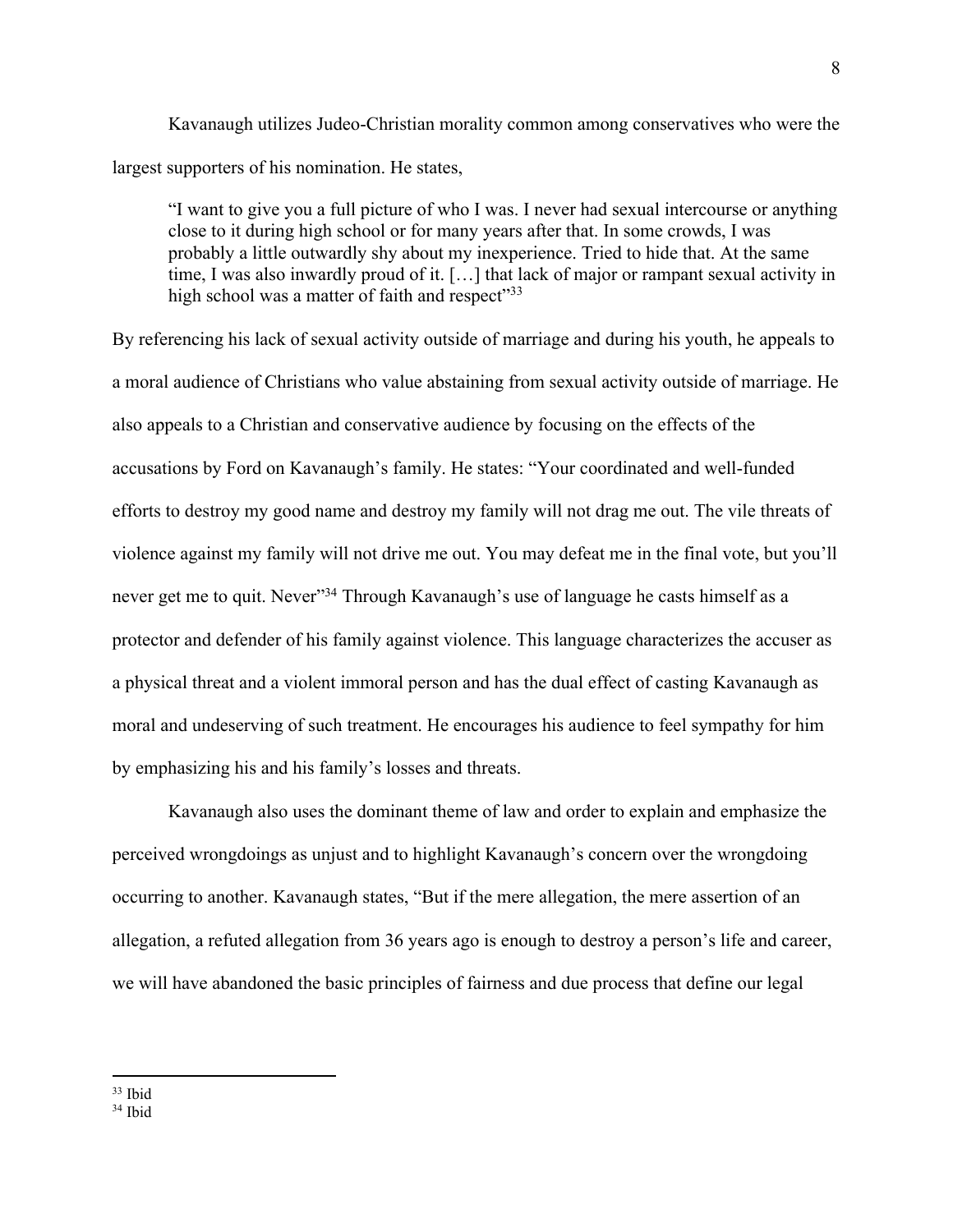system and our country."<sup>35</sup> Kavanaugh also makes the accusations by Ford into an act of wrongdoing not just about him and her, but about a broader audience and society. He states, "If every American who drinks beer or every American who drank beer in high school is suddenly presumed guilty of sexual assault, we'll be in an ugly new place in this country."36 Kavanaugh not only makes the hearing about himself and the singular incident, but also about broader social norms and dominant cultural values.

## *President Trump*

In a video of President Trump answering questions from reporters regarding the Kavanaugh nomination process, he utilizes the language of victimhood in order to aid the passage of Kavanaugh's nomination. As President, he was among the most vocal and adamant of Kavanaugh's supporters. President Trump allows Kavanaugh to be the victim by depicting him as fighting against an oppressor: "I thought he was fighting people who were making very tough charges against him. […] He's fighting very hard. For his reputation, for his family. I thought what happened was really tough. Tough stuff<sup>37</sup> President Trump also casts Kavanaugh as the victim by moralizing him and focusing on the perceived wrongdoings: "He is an outstanding person, an outstanding man. And for his sake and for the sake of his family, I hope he does very well. I think he has been very brutally treated". <sup>38</sup> By using "brutally" Trump focuses on the alleged wrongdoings and highlights Kavanaugh as the harmed. Trump also focused on the unjust nature of the wrongdoing by focusing on the good moral character of Kavanaugh: "I've been watching this stuff for a long time. I've never seen anything like this going on in respect to Judge Kavanaugh, who is a high-quality person, a number one student, a top intellect, he's never

<sup>35</sup> Ibid

<sup>36</sup> Ibid

<sup>&</sup>lt;sup>37</sup> "President Trump: Scary time for young men in America", CNN, YouTube. October 2, 2018.

<sup>38</sup> Ibid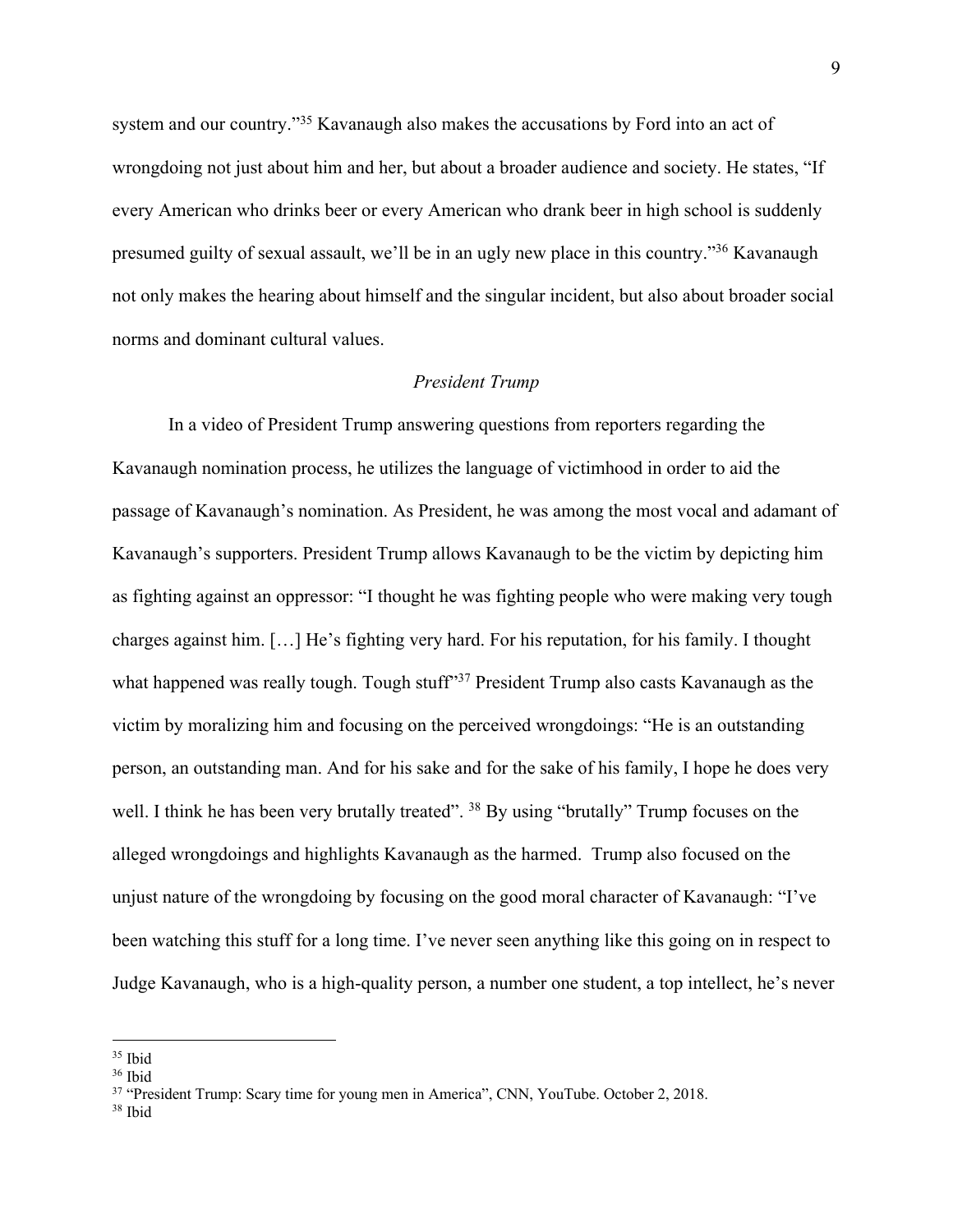gone through anything like this."39 By emphasizing how Kavanaugh had never experienced questioning of his actions or his character, Trump emphasizes his long-standing good character, eliciting sympathy from a wide audience to help secure Kavanaugh's nomination.

President Trump also stokes fears about the false allegations of sexual assault becoming commonplace by stating, "What's happening here has much more to do than even with a Supreme Court Justice. It really does. You can be someone who was perfect your entire life and somebody could accuse you of something  $[\dots]$  and you are automatically guilty".<sup>40</sup> By stoking fears and presenting a future where if the wrongdoing would become commonplace, he creates a tone of sympathy for men, and others, who could be falsely accused of sexual misconduct. A reporter from the Guardian asks, "what do you say to young men" President Trump responds: "It's a very scary time for young men in American when you can be guilty of something you are not guilty of. This is a very very difficult time".<sup>41</sup> By casting all men as victims, President Trump validates a hegemonic view of sexual assault by exalting a story, in which one man alleged a false allegation of sexual assault by a woman, into a commonplace narrative of women lying about sexual assault in order to gain an advantage against men.

The theme of law and order is used by President Trump to convey moral hierarchy unto Kavanaugh to show the perceived wrongdoing is immoral and the fault of one person. President Trump states,

"It's a tough thing going on. If you can be an exemplary person for 35 years and then somebody comes and can say you did this or that and they give three witnesses and the three witnesses at this point do not corroborate what she is saying, it's a very scary situation where you are guilty until proven innocent. My whole life, my whole life I have heard you're innocent until proven guilty, but now you are guilty until proven innocent. That is a very very difficult standard"<sup>42</sup>

<sup>39</sup> Ibid

<sup>40</sup> Ibid

<sup>41</sup> Ibid

<sup>42</sup> Ibid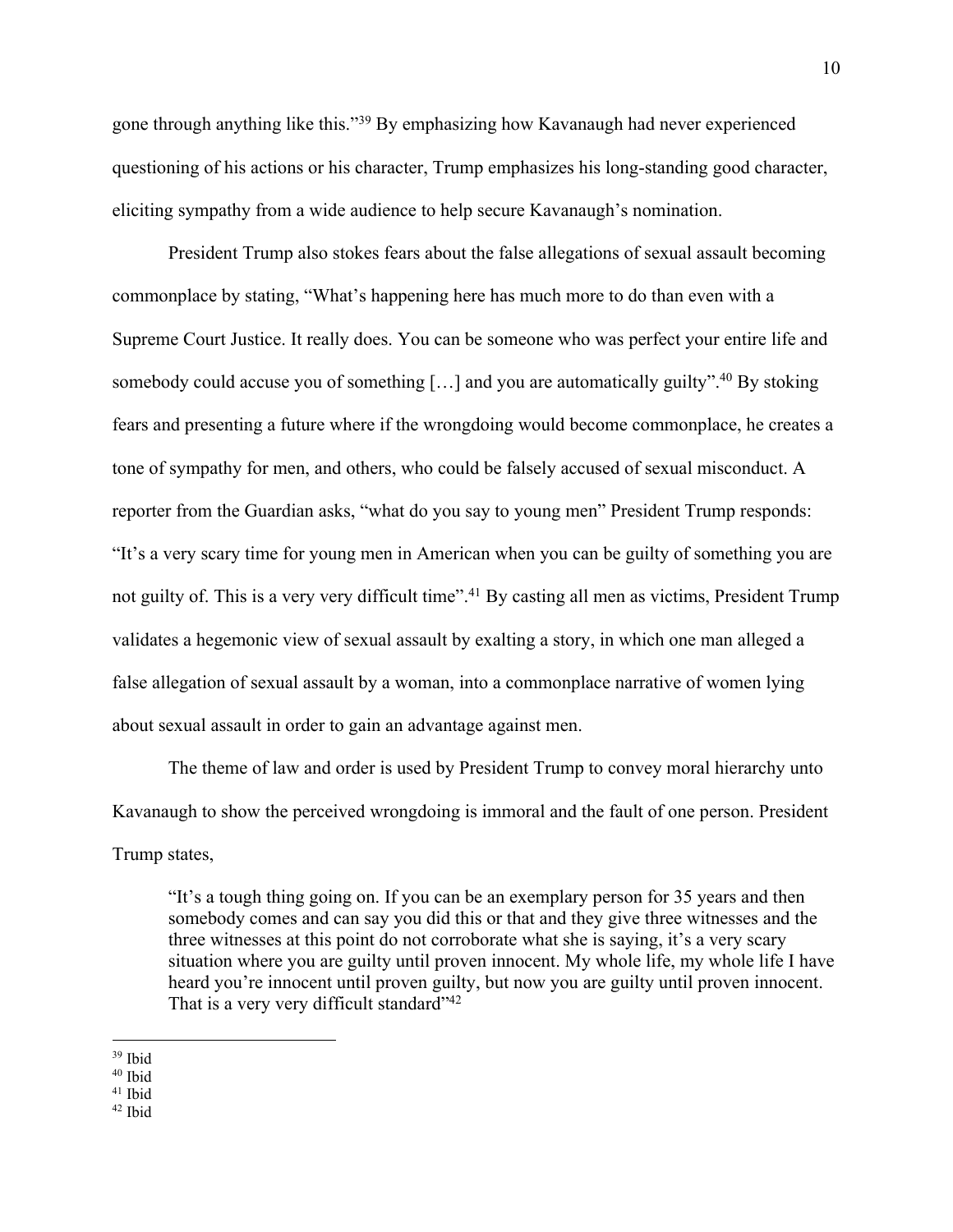As Trump highlights the morality of Kavanaugh for the past 35 years of his life and how that morality could be stripped away by mere words of another, President Trump legitimizes Kavanaugh's status as a victim.

President Trump also utilizes the language of law and order to make Kavanaugh the symbol of victimhood for a broader audience. He states, "Guilty until proven innocent. That's one of the very very bad things taking place right now"43. President Trump distorts reality to say that men are victims of legal proceedings at the fault of accusers because Kavanaugh believes this to be his status.

In a video titled *A Lot of Women are Extremely Happy,* President Trump answers questions from reporters aboard Air Force One following another day of Kavanaugh hearings. Trump focuses on the harms being done to Kavanaugh while answering reporters' questions. A reporter asks, "Are you 100% certain that Ford named the wrong person?" Trump responds by saying, "I'm 100%, no doubt".<sup>44</sup> This allows Kavanaugh and his supporters to target Ford as the perpetrator of the wrongdoing of accusing the incorrect person.

President Trump also exalts Kavanaugh's moral character and defines morality based upon Kavanaugh's standards. He states, "One of the reasons I chose him is because there is nobody with a squeaky-clean past like Brett Kavanaugh. He is an outstanding person."45 In this case, Trump is utilizing his standard of morality to convey how clean Kavanaugh's past is. By utilizing this "squeaky-clean" terminology, Trump also conveys sympathy onto Kavanaugh by exalting him as a moral person undeserving of maltreatment.

 $43$  Ibid

<sup>44</sup> 'A lot of women are extremely happy': Donald Trump on Brett Kavanaugh's Confirmation." Guardian News, YouTube. October 8, 2018.

<sup>45</sup> Ibid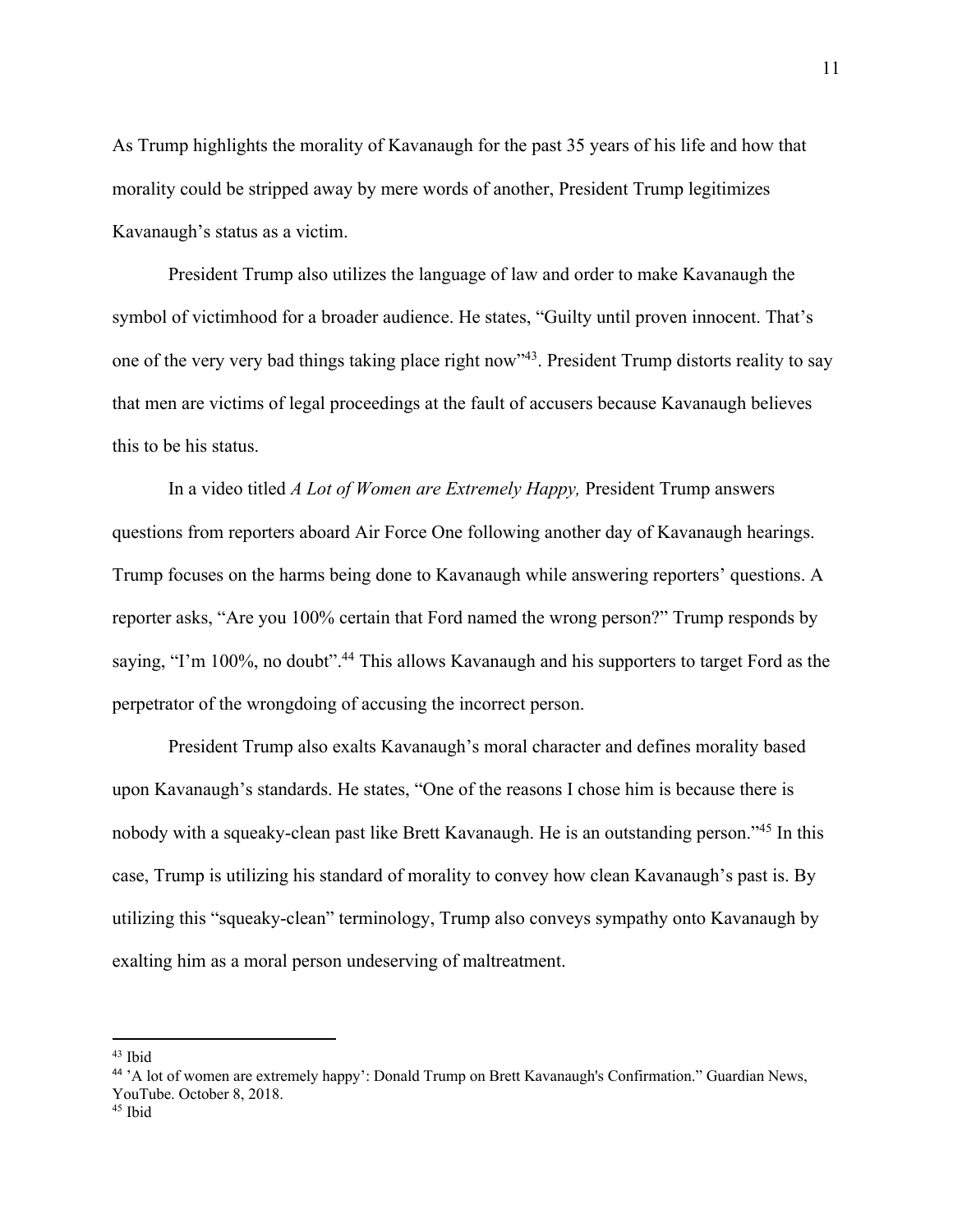President Trump dismantles the alleged victimization of Ford in order to portray Kavanaugh as the 'true' victim while making this instance into an example of a common trend. He states, "We have a lot of women who are extremely happy. A tremendous number of women"46 In doing so, President Trump takes a group commonly seen as victimized by sexual assault and lauds their support for Kavanaugh. In doing so, President Trump upholds cultural values of men deserving sympathy and support from women in contrast to the support encouraged by liberal actors of Blasey-Ford. President Trump depicts men as the group deserving of sympathy when women make false accusations.

President Trump further defines the debate between Ford and Kavanaugh as a culture war by targeting the aggressor as not only Ford, but also the Democratic Senators. Trump states "We're very honored that he, he was able to withstand this horrible horrible horrible attack by the Democrats. A horrible attack that nobody should have to go through"47 Here, President Trump focuses on the attack never happening to anyone else again and highlights the aggressor as the Democrats. He emphasizes the harms with "horrible" and further makes Kavanaugh the object of sympathy. By avoiding Ford's name, Trump also further places emphasis on Kavanaugh. Targeting Ford as the aggressor too strongly could take blame off the Democratic establishment, so Trump avoids her name in order to make this about a larger cultural phenomenon rather than an interpersonal conflict.

## *Senator Lindsey Graham*

In Senator Graham's questioning of Kavanaugh, he portrays Democrats as sneaky and dishonest in order to portray them as the predators that made Judge Kavanaugh their victim. His testimony was among the most vocal in his support of Kavanaugh.

<sup>46</sup> Ibid

<sup>47</sup> Ibid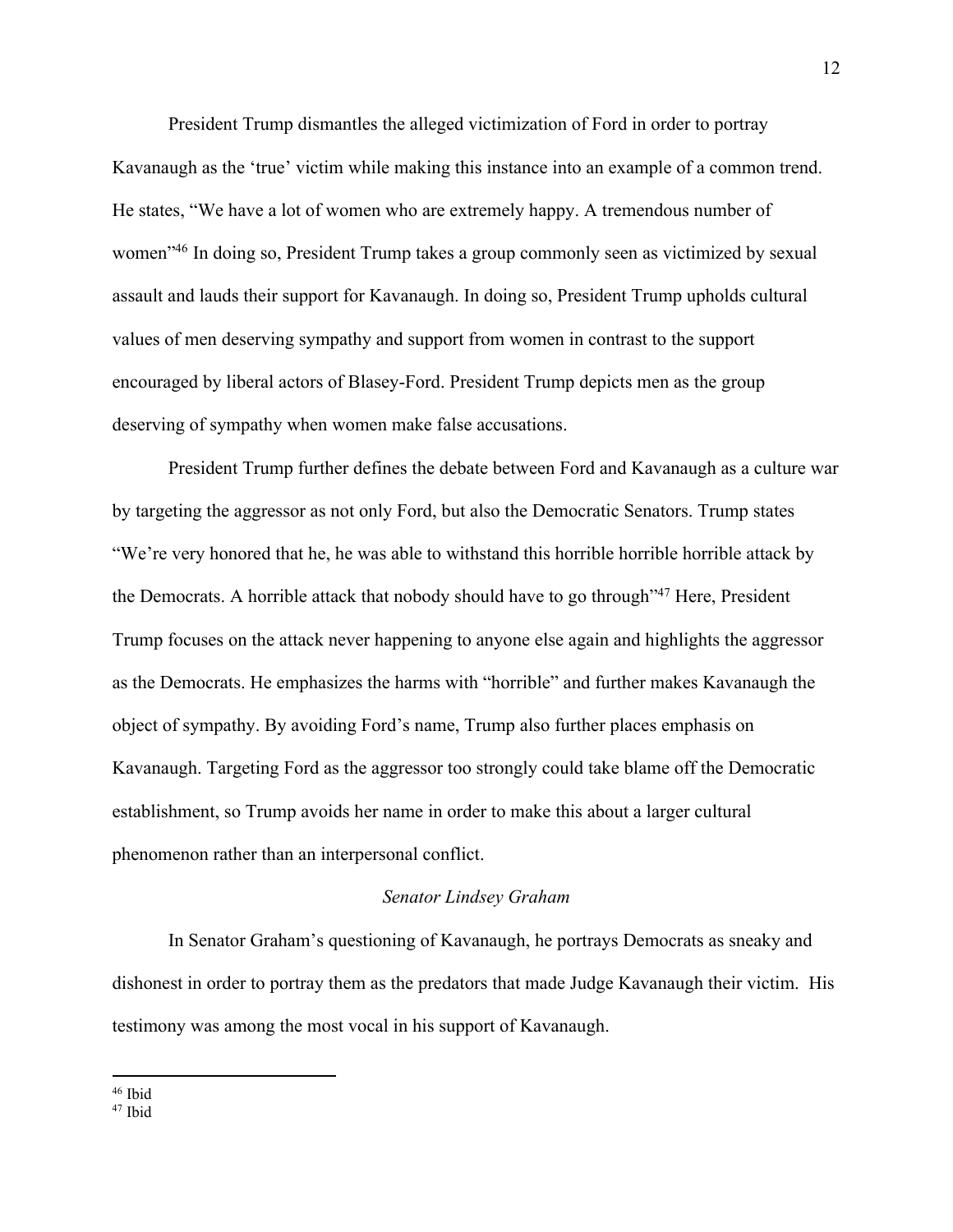"GRAHAM: Did you meet with Senator Dianne Feinstein on August 20th? KAVANAUGH: I did meet with Senator Feinstein... […] GRAHAM: Did you know that her and her staff had this -- allegations for over 20 days? KAVANAUGH: I did not know that at the time."48

By alleging that Democratic Senator Feinstein kept the information about Ford secret from Kavanaugh, Senator Graham portrays the Democrats as dishonest. This portrayal allows Senator Graham to focus on how Kavanaugh was the victim. By not highlighting Ford as the aggressor, Graham allows the issue to be a cultural values clash rather than an interpersonal issue. This difference allows Senator Graham to utilize the conflict as a way to uphold hegemonic cultural values about sexual assault and gender.

By portraying Democrats as dishonest, Senator Graham also emphasizes how Kavanaugh

is the victim of their immorality. Graham states,

"If you wanted an FBI investigation, you could have come to us. What you want to do is destroy this guy's life, hold this seat open and hope you win in 2020. You've said that, not me. You've got nothing to apologize for. […] This is the most unethical sham since I've been in politics. And if you really wanted to know the truth, you sure as hell wouldn't have done what you've done to this guy.<sup>49</sup>

By focusing on the effects of the hearing and accusations on Kavanaugh by stating that it "ruined his life", he uplifts Kavanaugh as someone deserving of sympathy. Senator Graham also highlights the perpetrator by referring to the hearing and their questioning as an "Unethical

<sup>48</sup> Graham, Lindsey "Press Release: Transcript of Graham's Remarks on Kavanaugh Nomination." The Office of Senator Lindsey Graham, September 27, 2018.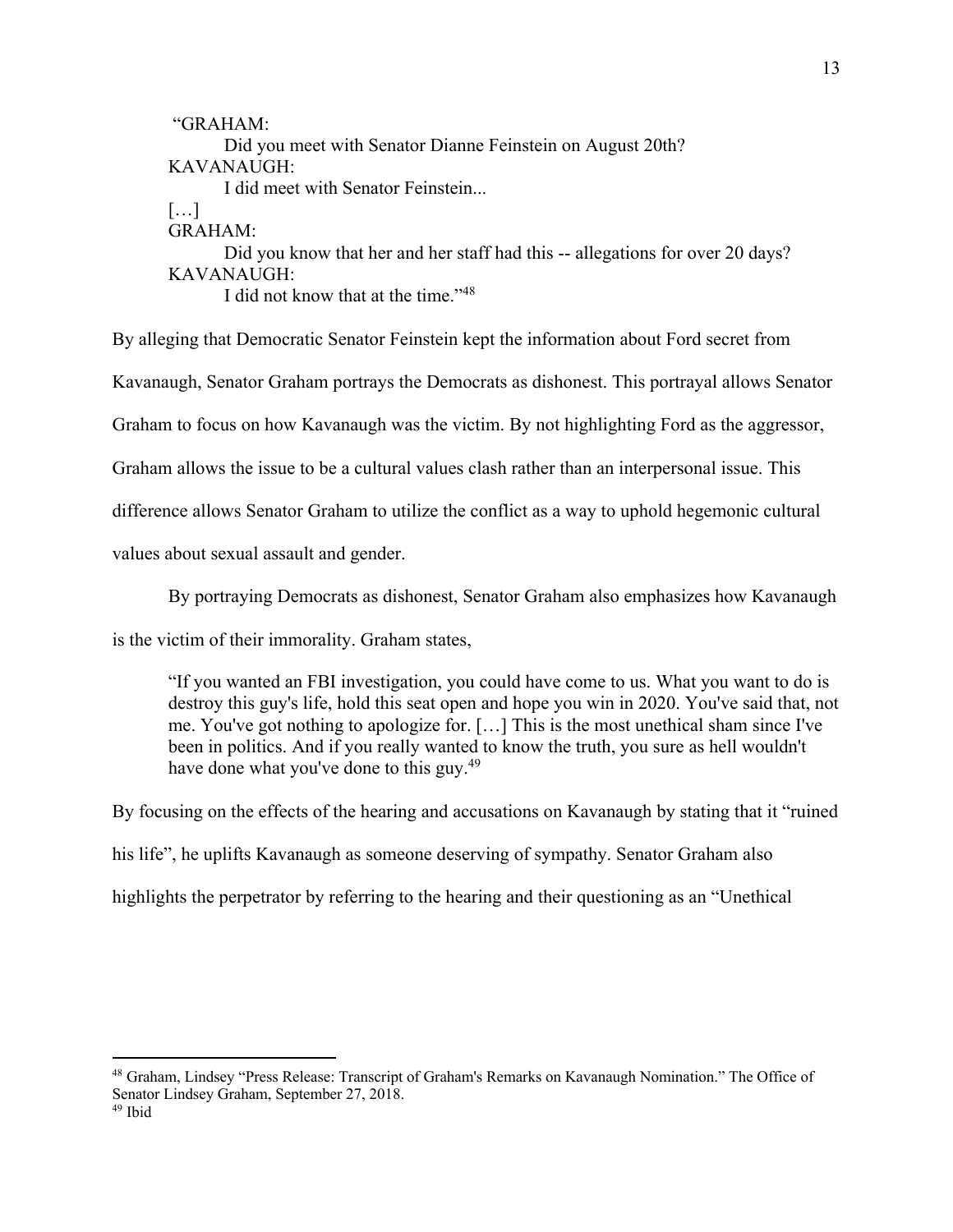sham". He later refers to the event as a "despicable thing"<sup>50</sup> and as a "hell".<sup>51</sup> He portrays the Democrats as power-hungry and also exalts Kavanaugh as a fighter against bad actors,

"I cannot imagine what you and your family have gone through. Boy, you all want power. God, I hope you never get it. I hope the American people can see through this sham. That you knew about it and you held it. You had no intention of protecting Dr. Ford; none $"52$ 

By emphasizing what Kavanaugh and his family have been through, Senator Graham asserts his sympathy unto Kavanaugh. He also highlights Democrats as the perpetrators, taking pressure off Ford. Graham later states, "She's as much of a victim as you are"<sup>53</sup>, highlighting that Kavanaugh is a victim and the perpetrator are those exalting Ford's story - the Democrats. This has the effect of making the interpersonal conflict between Ford and Kavanaugh a public fight that upholds hegemonic androcentrism.

Senator Graham also makes Kavanaugh the victim and one deserving of an apology and sympathy by focusing on Kavanaugh's moral character. Graham states, "His integrity is absolutely unquestioned. He is the very circumspect in his personal conduct, harbors no biases or prejudices. He's entirely ethical, is a really decent person. He is warm, friendly, unassuming. He's the nicest person". <sup>54</sup> Graham, by focusing on Kavanaugh's friendly personality and ethical decision making, makes him into someone deserving of an apology and sympathy. Graham also uses Christian-Conservative moral values, held by Kavanaugh and many conservatives in the Senate, to judge Kavanaugh's character. He states, "The one thing I can tell you should be proud of -- Ashley, you should be proud of this -- that you raised a daughter who had the good

 $50$  Ibid

<sup>51</sup> Ibid

<sup>52</sup> Ibid

 $53$  Ibid.<br> $54$  Ibid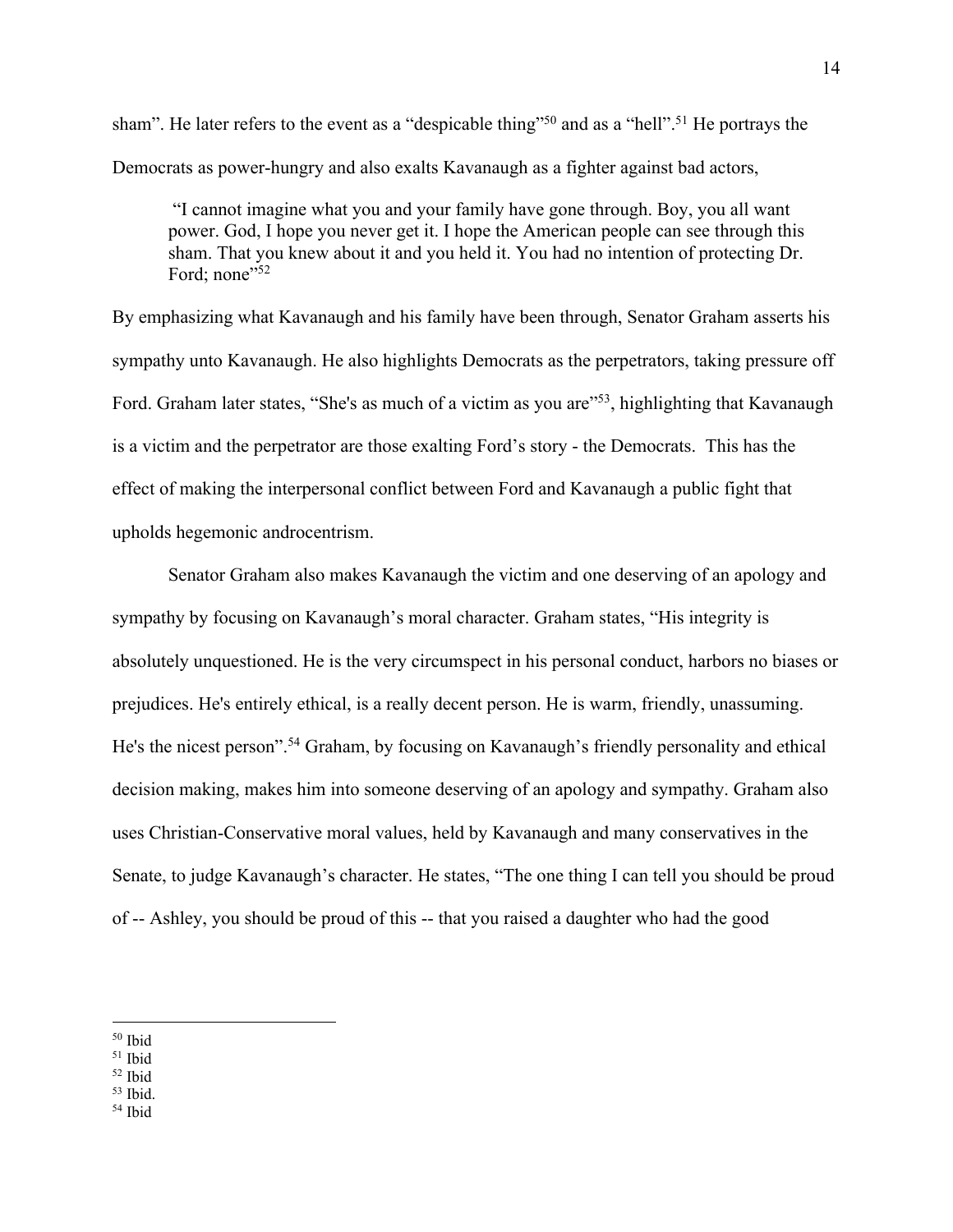character to pray for Dr. Ford".<sup>55</sup> Senator Graham praised Kavanaugh for his wife, Ashley, and for their child-rearing skills because their child prayed for Ms. Ford. The praise for prayer and teaching children religion is also evident in Graham's comments, an example of him using his own morality to assess the action of others.

# **Conclusion**

During the nomination hearing for Judge Kavanaugh, the allegations made by Ford about an alleged sexual assault by Kavanaugh emerged. Although it may never be known what truly occurred between Ford and Kavanaugh, it is clear that Kavanaugh and his supporters used victim ideology in order to secure the passage of his nomination. By demonstrating the six aspects of victimhood status identified by Dr. Bar-Tal in order to project himself as a victim, Kavanaugh and his supporters received public sympathy. In the case of the Kavanaugh nomination process, those supporting Kavanaugh used this language of victimhood as a means to secure the passage of his nomination by ensuring public sympathy for Kavanaugh. This nomination process provides a case study by which victim ideology is utilized as a means to ensure the continuation of hegemonic power structure.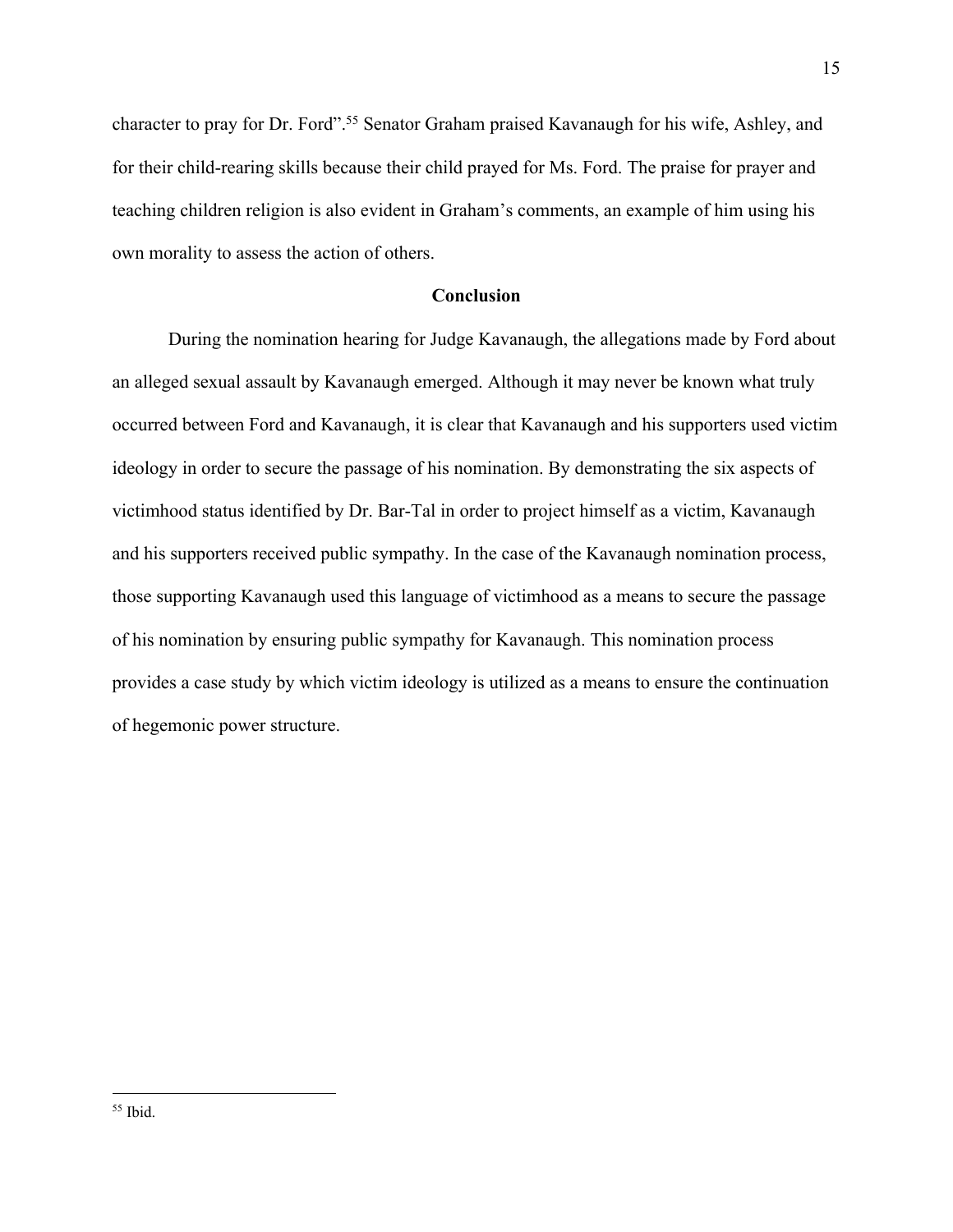#### Bibliography

- "A lot of women are extremely happy': Donald Trump on Brett Kavanaugh's Confirmation." Guardian News, YouTube. October 8, 2018. https://www.youtube.com/watch?v=ySpeUd2asy8
- Amos, Holly A. "How in which is the Brett Kavanaugh Rape Case Discussed and Reported Throughout the Media: A Critical Discourse Analysis." Bachelor's Thesis, Manchester Metropolitan University, 2019. http://e-space.mmu.ac.uk/623913/
- Bar-Tal, Daniel et al. "A Sense of Self-Perceived Collective Victimhood in Intractable Conflicts," *International Review of the Red Cross* 91, no. 874 (June 2009): 229-258. Accessed 18 Feb. 2020. https://www.icrc.org/en/doc/assets/files/other/irrc-874-bartalchernyakhai-schori-gundar.pdf
- "Brett Kavanaugh's Opening Statement: Full." The New York Times, September 27, 2018, https://www.nytimes.com/2018/09/26/us/politics/read-brett-kavanaughs-completeopening-statement.html
- Freedman, Aaron. "Opinion: False Victimhood Is Driving Young White Men To Murder." BuzzFeed News, BuzzFeed, April 5, 2019,

https://www.buzzfeednews.com/article/aaronfreed man/false-victimhood-kills

Gordon, Kelly. "Mobilizing Victimhood: Blaming and Claiming the Victim in Conservative Discourse in Canada," PhD diss., University of Ottawa, 2018.

https://ruor.uottawa.ca/bitstream/10393/37800/1/Gordon Kelly 2018 thesis.pdf

Graham, Lindsey "Press Release: Transcript of Graham's Remarks on Kavanaugh Nomination." The Office of Senator Lindsey Graham, September 27, 2018.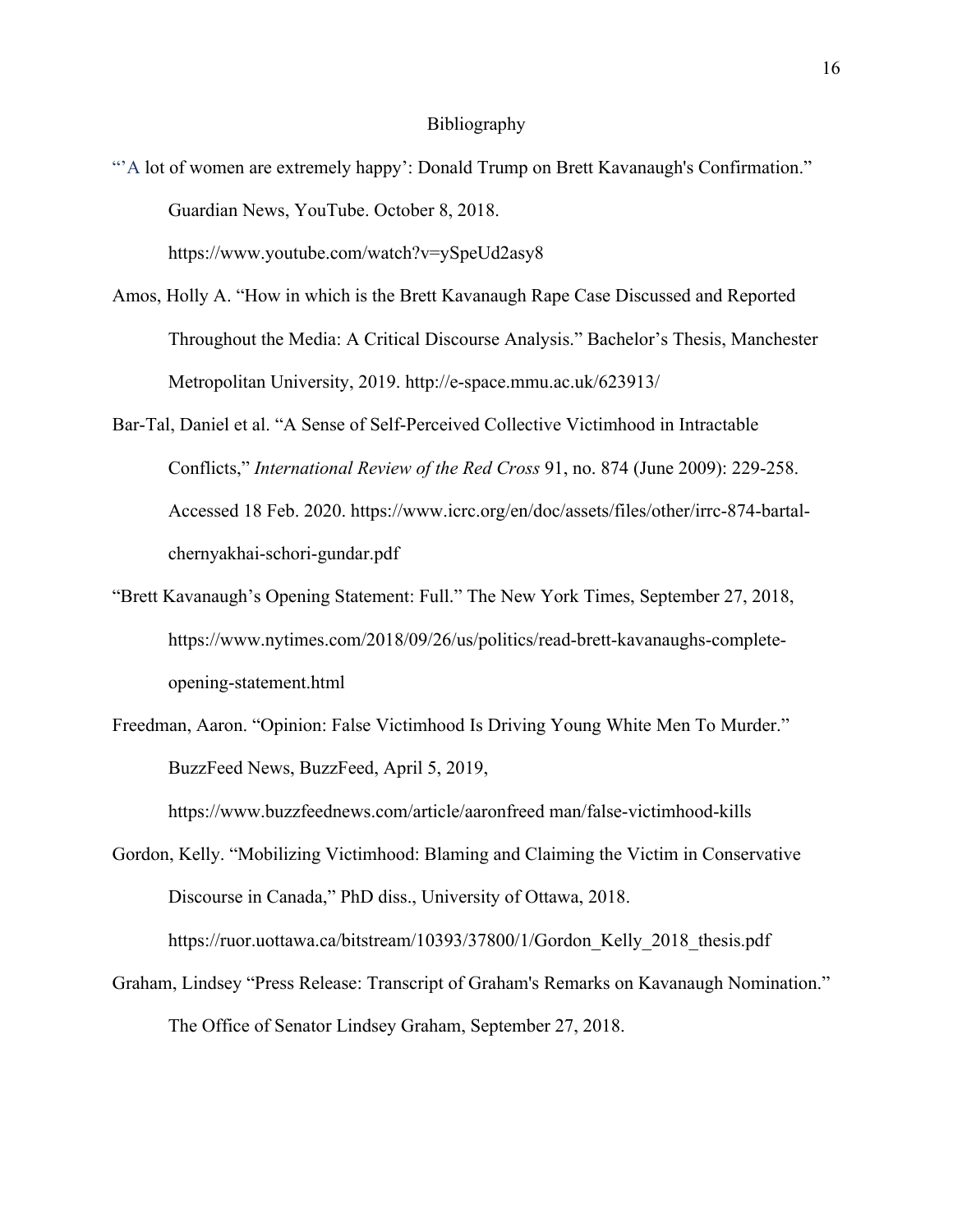https://www.lgraham.senate.gov/public/index.cfm/2018/9/transcript-of-graham-sremarks-on-kavanaugh-nomination

- Hinternesch, Miriam. "Same News, Different Stories: Framing, Valence and Journalistic Quality in US News Reporting on the Brett Kavanaugh Allegations." Bachelors Thesis, University of Twente, 2019. http://essay.utwente.nl/78256/1/Hinternesch\_BA\_BMS.pdf
- Horwitz, Robert. "Politics as Victimhood, Victimhood as Politics." *Journal of Policy History* 30 no. 3 (2018): 552-574, accessed February 18, 2020, https://muse.jhu.edu/article/698517/pdf
- Kirchgaessner, Stephanie. "Kavanaugh Clerk Hire Casts Light on Link to Judge Forced to Quit in #MeToo Era." The Guardian. October 1, 2018.
- Mascaro, Lisa. "Kavanaugh's 'Revenge' Theory Spotlights Past with Clintons." AP NEWS. Associated Press, October 3, 2018. https://apnews.com/50fc0c4a19574060a3d38a4525a573fc/Kavanaugh's-'revenge'-theory-

spotlights-past-with-Clintons.

- Magary, Drew. "Brett Kavanaugh and the Arbiters of Victimhood." GQ, Conde Nast, September 21, 2018, https://www.gq.com/story/brett-kavanaugh-and-victimhood
- Miller, Gale and James Holstien. "Rethinking Victimization: An Interactional Approach to Victimology." *Symbolic Interaction* 13, no. 1 (May 1990): 103-122, Accessed February 18, 2020,https://www.researchgate.net/publication/240761165\_Rethinking\_Victimization An Interactional Approach to Victimology
- Mohamed, Salah. "Sexual Harassment Gender, Power, Ideology and Time: A Case Study of the Hill-Thomas and Ford-Kavanaugh Senate Hearings." AUC DAR Home, 2019. http://dar.aucegypt.edu/handle/10526/5836.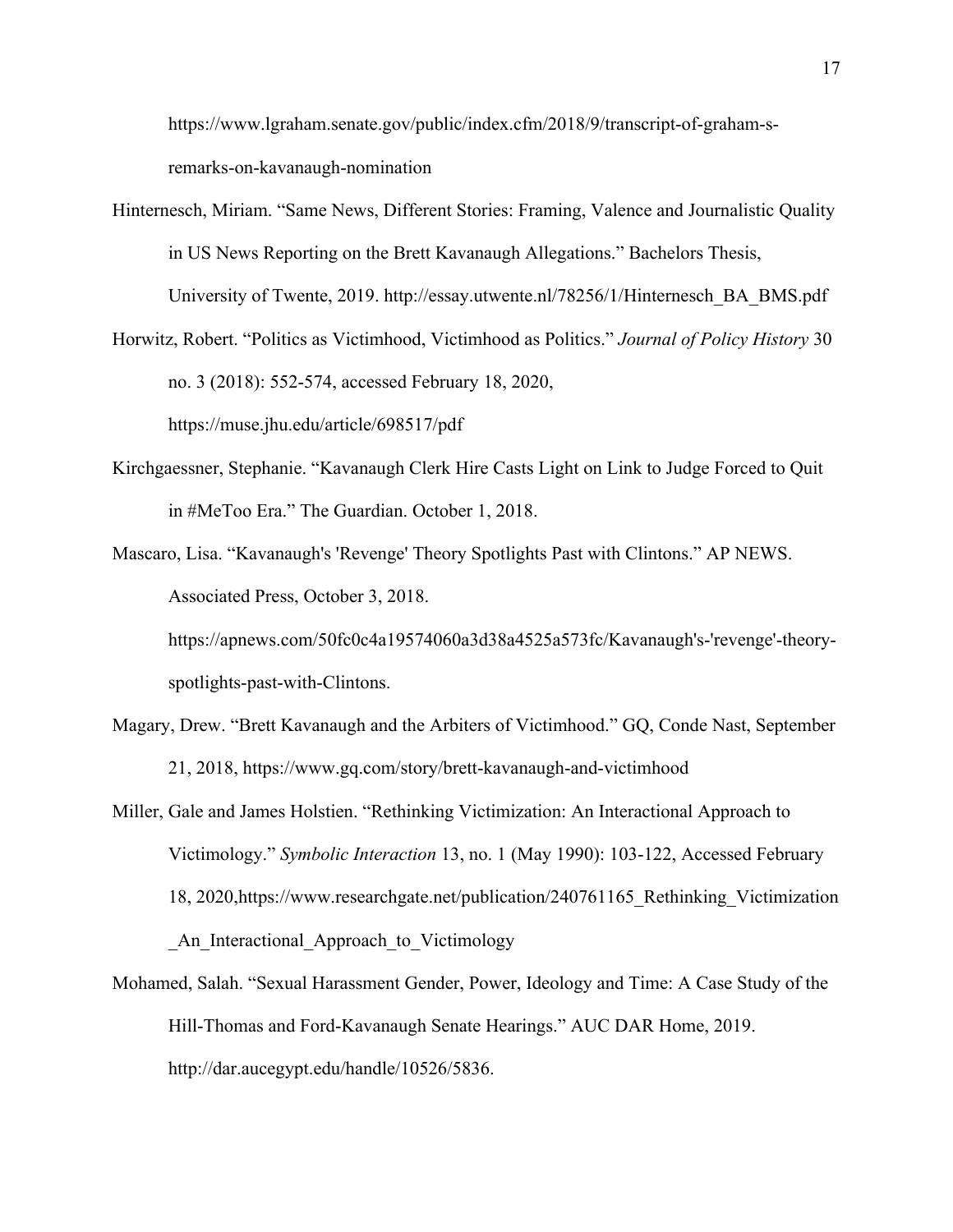Pollino, Madison. "(Mis)Representations of Sexual Violence: The Brett Kavanaugh and Christine Blasey Ford Testimonies." *Journal of Critical Studies in Media Communication* 37, no. 1 (2020): 71-84, Accessed March 1, 2020. https://wwwtandfonline-com.ezproxy.depaul.edu/doi/full/10.1080/15295036.2019.1694161

- "President Trump: Scary time for young men in America", CNN, YouTube. October 2, 2018. https://www.youtube.com/watch?v=qUEBZmuzYQM
- Sarkis, Stephanie. "Gaslighters: Aggressors Playing the Victim." Forbes, April 27, 2019. https://www.forbes.com/sites/stephaniesarkis/2019/04/27/gaslighters-aggressors-playingthe-victim/#64215d54358c
- Savage, Charlie. "Leaked Kavanaugh Documents Discuss Abortion and Affirmative Action." Ney York Times. September 6, 2018.
- Szczyrbak, Magdalena. "Epistemic Stance in the Kavanaugh Confirmation Hearing: Focus on Mental and Communication Verbs." *Discourse and Interaction* 12, no. 2 (Dec. 2019): 72- 94, Accessed March 1, 2020.

https://ruj.uj.edu.pl/xmlui/bitstream/handle/item/150077/szczyrbak epistemic stance in the\_kavanaugh\_confirmation\_hearing\_2019.pdf?sequence=1&isAllowed=y

Tatum, Sophie. "Brett Kavanaugh's Nomination: A Timeline." CNN, October 2019. https://www.cnn.com/interactive/2018/10/politics/timeline-kavanaugh/

Tirronen, Jasmine. "Wording, Semantic Fields and Othering Discourses in News Media." ARCADA, 2019. https://www.theseus.fi/bitstream/handle/10024/179742/Jasmine Tirronen-Thesis.pdf?sequence=2&isAllowed=y

"Trump mocks Kavanaugh accuser Christine Blasey Ford." CBC News, YouTube. October 3, 2018. https://www.youtube.com/watch?v=t-WG1ZcCYXc